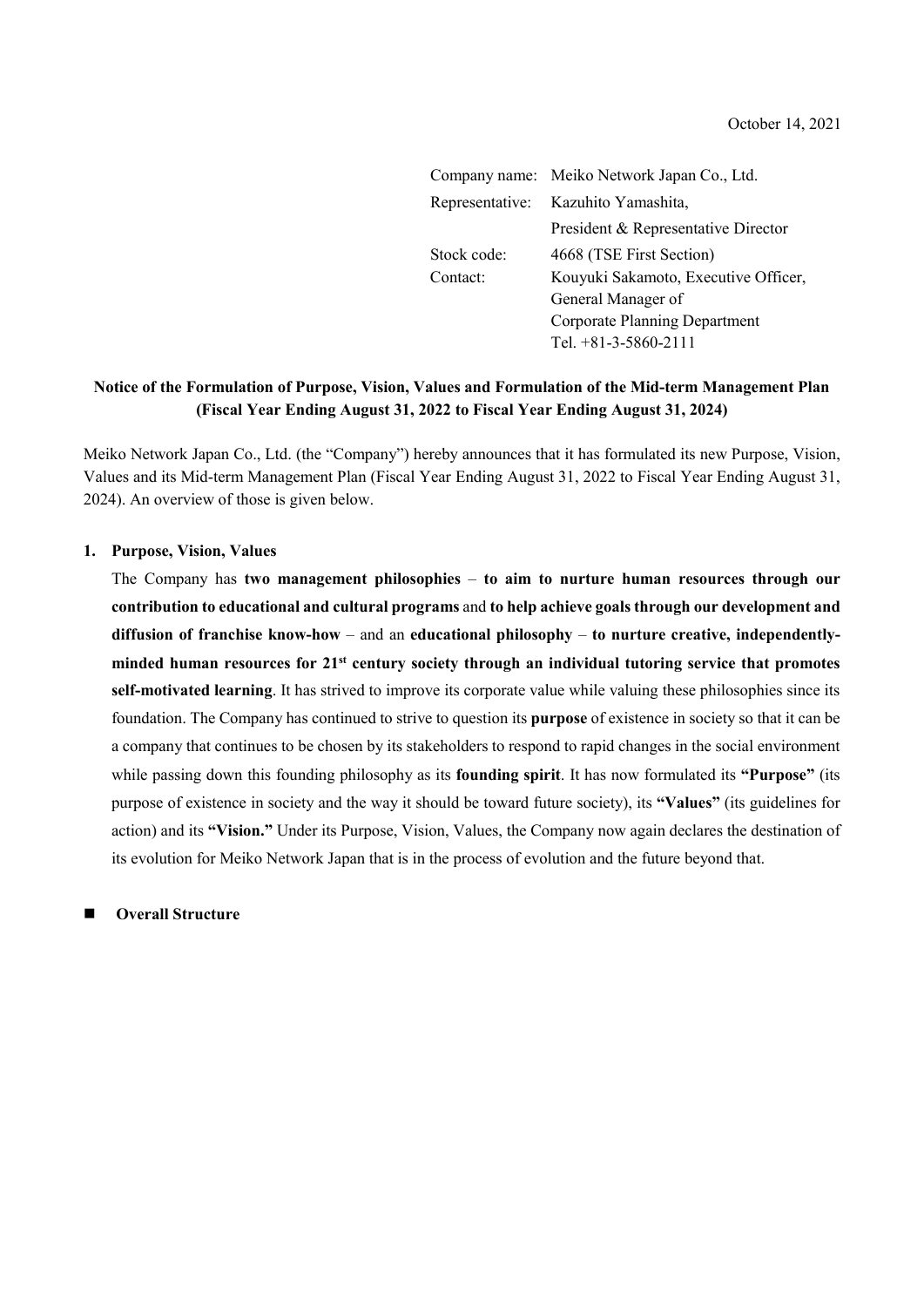

#### Create a memory of "You Can if You Think You Can"

# **Statement**

Meiko Network Japan will develop people who can say yes to themselves. We will make a memory and courage that lead to new things by cultivating a new viewpoint. We will continue to demonstrate new value to realize a richly creative society.

# Vision

"Bright Light for the Future" We will realize a bright future by becoming a corporate group that extracts the potential in people

# /alues **Connect**

# **Stand Side-by-side**

We will stand neither in front or behind. We will also not face each other. We will look in the same direction from the same point of view.

We will connect dots to create new knots. We will create new value with new combinations.

**Say Yes to Ourselves** 

- We will be ourselves people who can say yes to themselves. We will make judgments and take actions. We will build society.
- **2. Overview of the Mid-term Management Plan (Fiscal Year Ending August 31, 2022 to Fiscal Year Ending August 31, 2024)**

#### **(1) Mid-term Management Policy**

# **Fan and Fun Innovation**

The Company is aiming to be a corporate group that **extracts the potential of people** while repeatedly **transforming** with its **purpose** as its origin. It will achieve sustainable improvement in corporate value and growth by making fans through **innovation (= new combination)** that links **Fan** and **Fun**.

# **Basic Policy**

#### **(i) Make Fans**

- Make new fans by promoting digital transformation and deepening and exploring the Meiko brand
- Unfold learning infrastructure by proposing new value corresponding to changes in society

#### **(ii) Make Fun**

- Foster fan engagement brimming with satisfaction and trust through excitement
- Aim to make well-being workplaces where it is rewarding to work

#### **(iii) Make Innovation (= New Combination)**

- Change awareness continually looking with a new viewpoint to make judgments and take actions
- Reform business structure to further improve business profits

# **(2) Strategies in the Mid-term Management Plan**

# **(i) Business Strategy**

 The Company will continue to strengthen efforts to open new schools with new school formats in its existing business and to improve customer engagement.